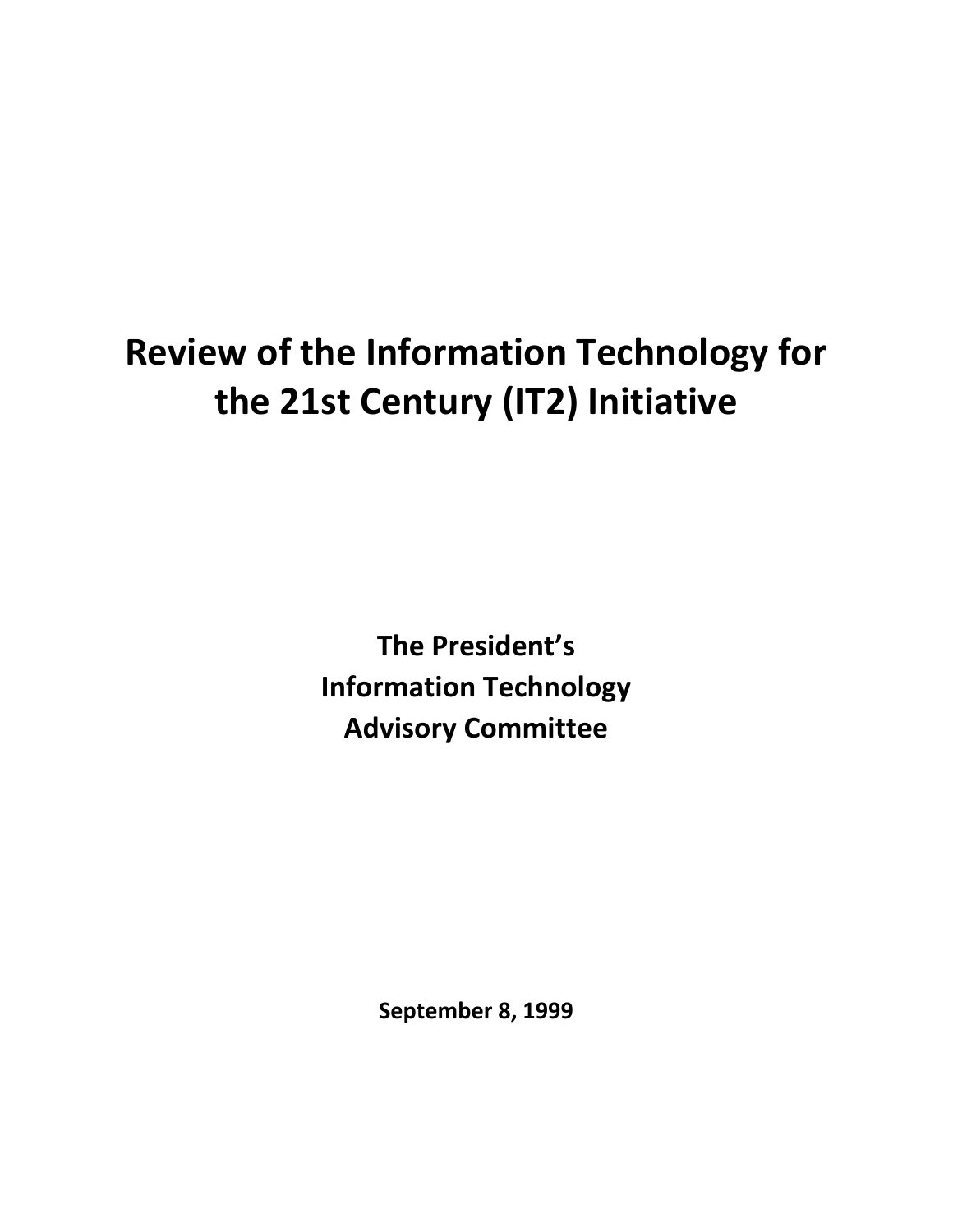Archived Material

Historical Purposes Only

PITAC Review of the [Information Technology for the Twenty-First Century](https://www.nitrd.gov/Pitac/pitac_it2_review.pdf)  [Initiative,](https://www.nitrd.gov/Pitac/pitac_it2_review.pdf) September 8, 1999

Transmittal Letter to the President

### **About PITAC and updates Transmittal Letter to the President**

September 8, 1999

The President of the United States The White House

Dear Mr. President:

In accordance with your request we are pleased to submit the President's Information Technology Advisory Committee's (PITAC) review of the Information Technology for the 21st Century (IT2) initiative and its Implementation Plan. We find that the research agenda and agencies' plans proposed for the IT2 initiative respond directly to the findings and recommendations of the PITAC as stated in our report "Information Technology Research: Investing in Our Future" and consequently the PITAC strongly supports the IT2 initiative.

Both the Administration and the Congress have responded to PITAC's recommendation to increase federal funding for fundamental research in information technology (IT). The Information Technology for the 21st Century initiative included in the President's budget request to Congress and The Network and Information Technology Research and Development Act (NITRD) introduced by Chairman Sensenbrenner in the House both directly address the recommendations in the PITAC report.

The IT2 initiative, in the FY2000 budget, proposes \$366 million in increased investments in computing, information, and communications research and development (R&D). This expands the knowledge base in fundamental information science, advances the Nation's capabilities in cutting edge research, and trains the next generation of researchers who will sustain the Information Revolution well into the 21st Century. The proposed \$366 million for FY 2000 is less than the PITAC recommendation of \$472 million, but is a promising start. In our report the PITAC recommended a strategic initiative in long-term information technology R&D. We feel strongly that the federal investment must necessarily be long term and hope that the Administration will support increases for future budgets.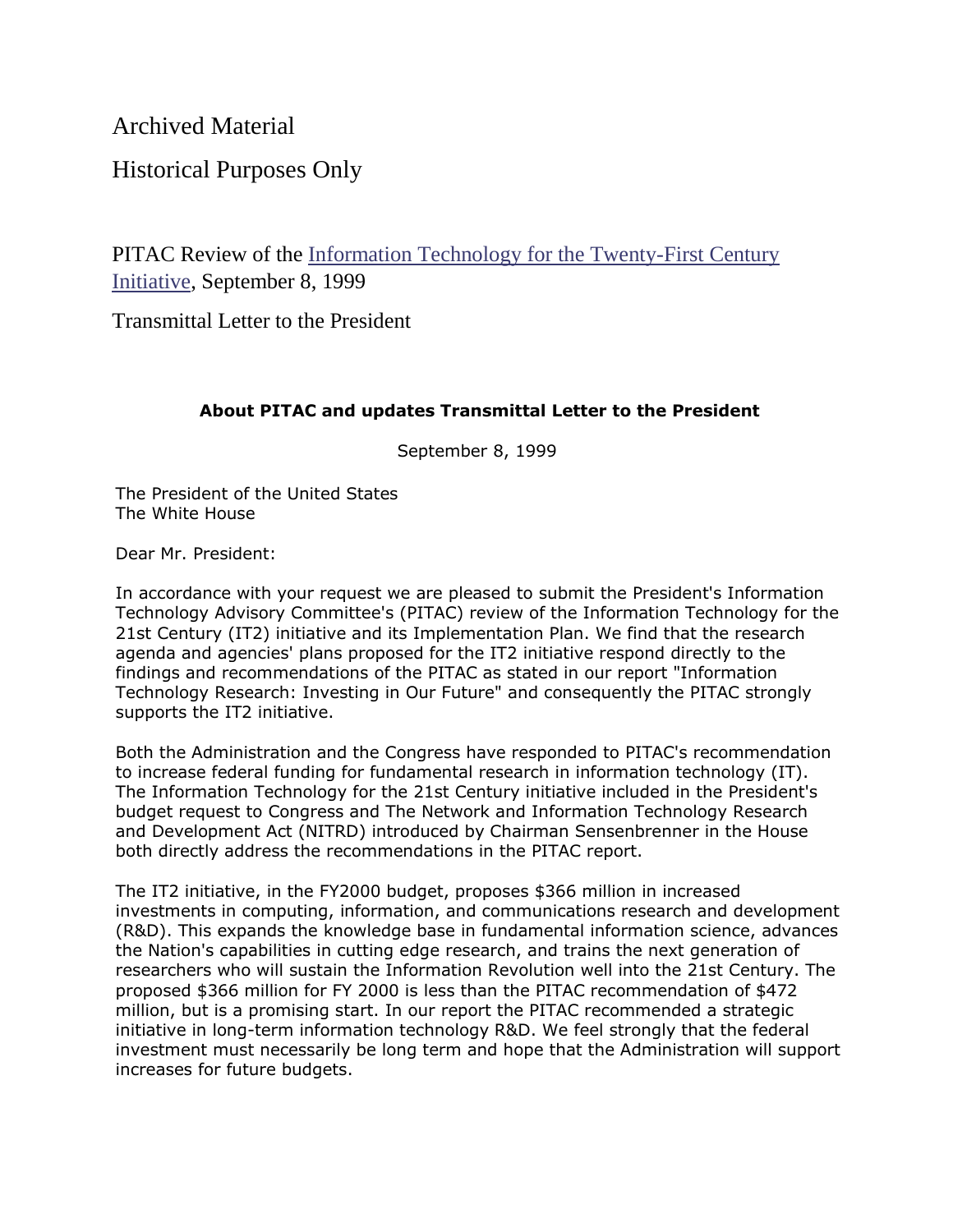PITAC is now especially concerned about the present budget process and proposed cuts to government agencies central to information technology research and development. We would like to continue working with the Administration and members of Congress to ensure adequate funding so critical to our nation's progress.

Sincerely,

Raj Reddy Co-Chair

Irving Wladawsky-Berger Co-Chair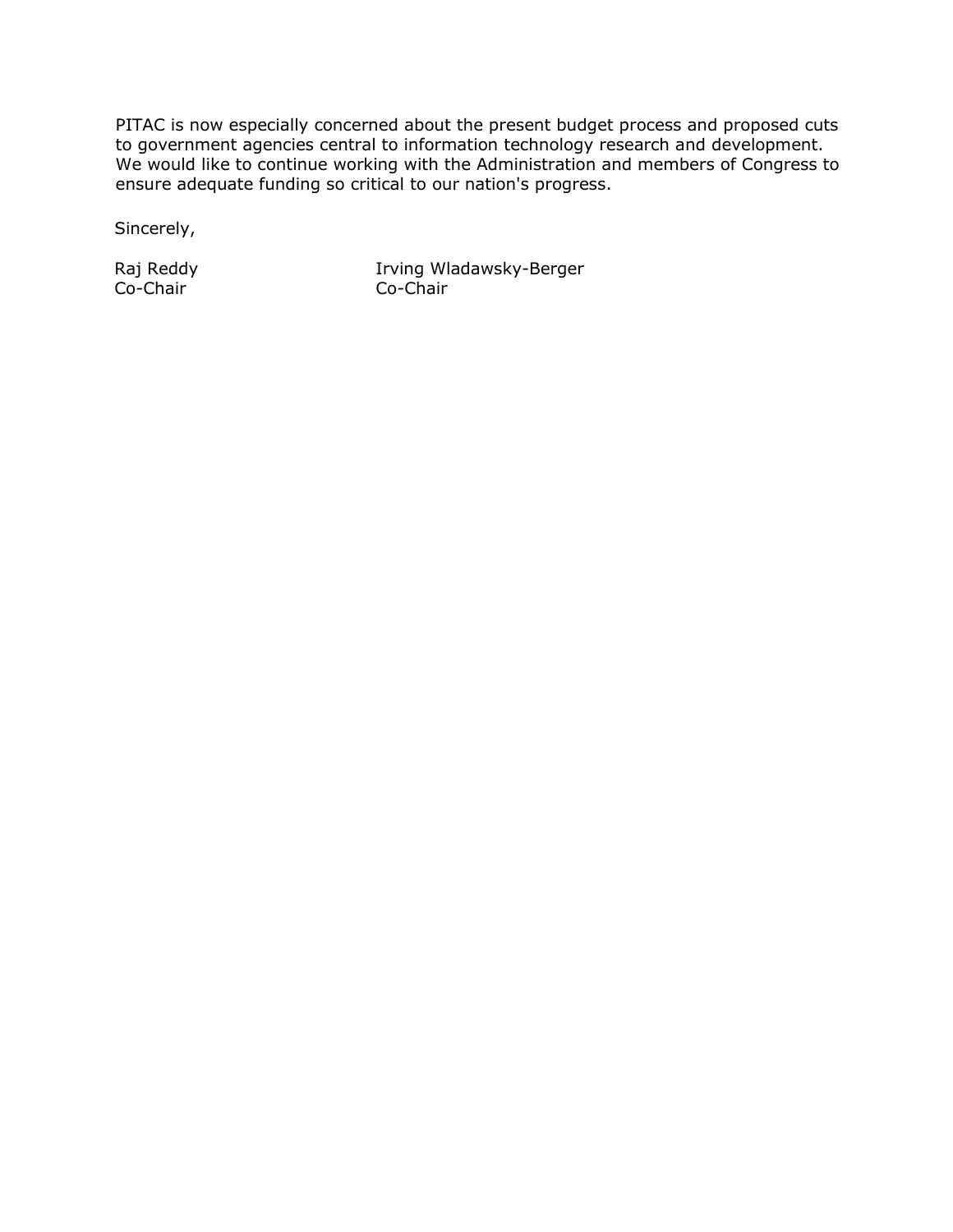## *President's Information Technology Advisory Committee*

September 8, 1999

Co-Chairs:

Raj Reddy Irving Wladawsky-Berger

#### Members:

Eric A. Benhamou Vinton Cerf Ching-chih Chen David Cooper Steven D. Dorfman David Dorman Robert Ewald David J. Farber Sherrilynne S. Fuller Hector Garcia-Molina Susan L. Graham James N. Gray W. Daniel Hillis Bill Joy Robert E. Kahn Ken Kennedy John P. Miller David C. Nagel Edward H. Shortliffe Larry Smarr Joe F. Thompson Leslie Vadasz Andrew J. Viterbi Steven J. Wallach

The Honorable Ted Stevens Chairman Senate Committee on Appropriations SH-522 Hart Senate Office Building Washington, DC 20510-0201

Dear Mr. Chairman:

We are pleased to submit a copy of PITAC's review of the Information Technology for the 21st Century  $(IT^2)$  initiative and its Implementation Plan, as requested by the Administration.

PITAC values the support of information technology research and development demonstrated in the Information Technology for the 21st Century initiative included in the President's budget request to Congress and The Network and Information Technology Research and Development Act (NITRD) introduced by Chairman Sensenbrenner in the House. We hope that Congress will provide the funding necessary to ensure the information technology research and development that is so vital to our nation's progress.

We hope that our review is helpful as you make important funding and policy decisions. We look forward to continuing to work with members of Congress and the Administration on these important issues.

Sincerely,

\_\_\_\_\_\_\_\_\_\_\_\_\_\_\_\_\_\_\_\_\_\_ \_\_\_\_\_\_\_\_\_\_\_\_\_\_\_\_\_\_\_\_\_\_\_\_\_ Co-Chair Co-Chair

Raj Reddy Irving Wladawsky-Berger

Attachment

c/o National Coordination Office for Computing, Information, and Communications 4201 Wilson Boulevard • Suite 690 • Arlington, VA 22230 (703) 306-4722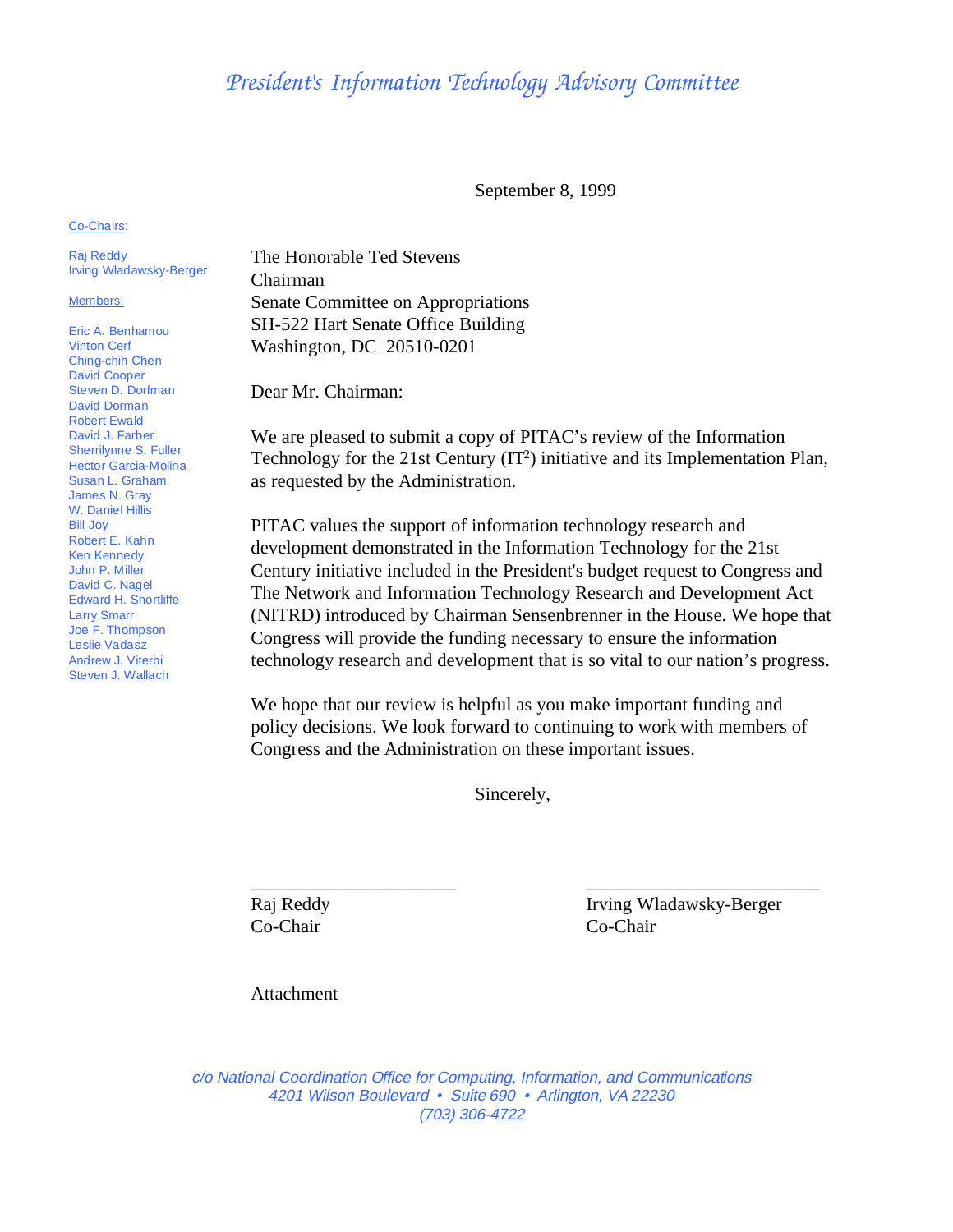#### **Summary**

As a part of its ongoing mission, the Presidential Information Technology Advisory Committee (PITAC) has completed an initial review of the Information Technology for the 21st Century  $(\text{IT}^2)$  initiative and its Implementation Plan put forward by the participating federal agencies. This letter is intended to convey the initial conclusions of that review. The review included discussions with the leadership for this initiative in the various agencies involved. In the course of this review, consideration has also been given to related measures before the Congress.

This review centers on the following six points of imperative, on which the letter elaborates.

- Multi-year federal investment in long term IT research for the Nation's infrastructure, security, and economic future.
- Effective cross-agency coordination to leverage research needs and results across mission requirements.
- Agency emphasis on advanced applications and enabling middleware.
- Adequate funding for NSF to provide access to high-end computing facilities for the general university research community across all areas of research.
- Support for multidisciplinary teams and centers addressing long term, high-risk IT research.
- Research funding for socioeconomic impact and workforce issues of IT.

The Nation's future depends strongly on the federal investment made now in long term IT research. Additionally, there is a pressing need for research to address the scalability, security, and reliability of the IT infrastructure that is now vital to the national security, economic competitiveness, and day-to-day events of our lives.

### **Introduction**

Both the Administration and the Congress have responded to the PITAC's warning concerning the critical importance of increased federal funding for fundamental research in information technology (IT) to the Nation's security and economic prosperity in the coming decades. The Information Technology for the 21st Century  $(\overline{\Gamma}^2)$  initiative included in the President's budget request to Congress and The Network and Information Technology Research and Development Act (NITRD) introduced by Chairman Sensenbrenner in the House both directly address the recommendations in the PITAC report of February 1999.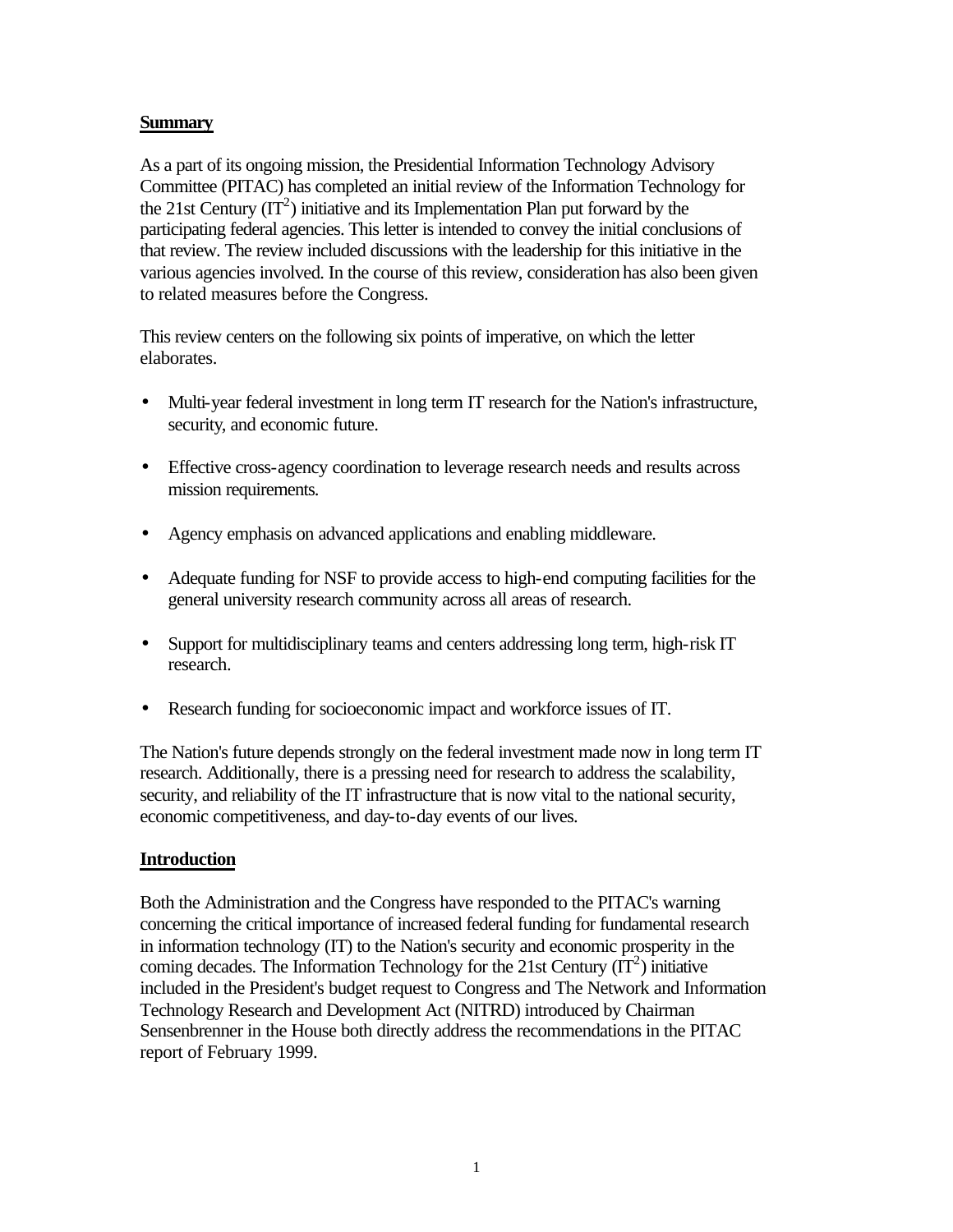It is essential that the bipartisan recognition of this critical investment be carried into realization this year in order to refill the pipeline with ideas and human capital that will lead to expertise and innovation in succeeding decades. The state of the Nation's economy and security in the early decades of the next century will be in a very real sense driven by the federal investment made now in this long term research in IT, and by how the federal agencies, the university community, and industry coordinate and collaborate in this vital effort.

Developments and applications in information technology have accounted for a third of the growth in the U.S. economy in this decade, and have been the driver of what may be the longest sustained period of economic expansion and prosperity that the Nation has known. This technology, coming to fruition to so impact the Nation's economy in the 90s, is the direct result of federal research investment during the two previous decades.

This federally-funded research in IT twenty years ago - little noticed in the economy then - not only produced the foundational technology for today's IT industry, but also the human capital that is its engine. The Internet, and all of the economic expansion and commerce that is now driving the Nation's economy through IT in the 90s, could not be happening now had this federal investment in research not been made twenty years ago.

If innovations and new expertise are to be available when needed, we must act now to reinvigorate the long term IT research endeavor. This will revitalize the computing infrastructure at university campuses and other civilian research facilities, which are rapidly behind the state of the art at a time when global connectivity and competition enables rapid change in the relative capabilities of nations.

#### **Proposed funding initiatives**

The  $IT<sup>2</sup>$  initiative, in the President's FY2000 budget, proposes \$366 million in increased investments in computing, information, and communications research and development (R&D). This expands the knowledge base in fundamental information science, advances the Nation's capabilities in cutting edge research, and trains the next generation of researchers who will sustain the Information Revolution well into the 21st Century. This initiative responds directly to the findings and recommendations of the PITAC as stated in its report released in February 1999, and consequently the PITAC strongly supports the  $IT^2$  initiative.

A related bill - HR 2086, The Network and Information Technology Research and Development Act - has been introduced in Congress, also closely tracking the PITAC recommendations. The PITAC has expressed its enthusiastic support for this legislation as well.

The PITAC report cited specifically the need for strong attention to four areas of IT:

- Software Research
- Scalable Information Infrastructure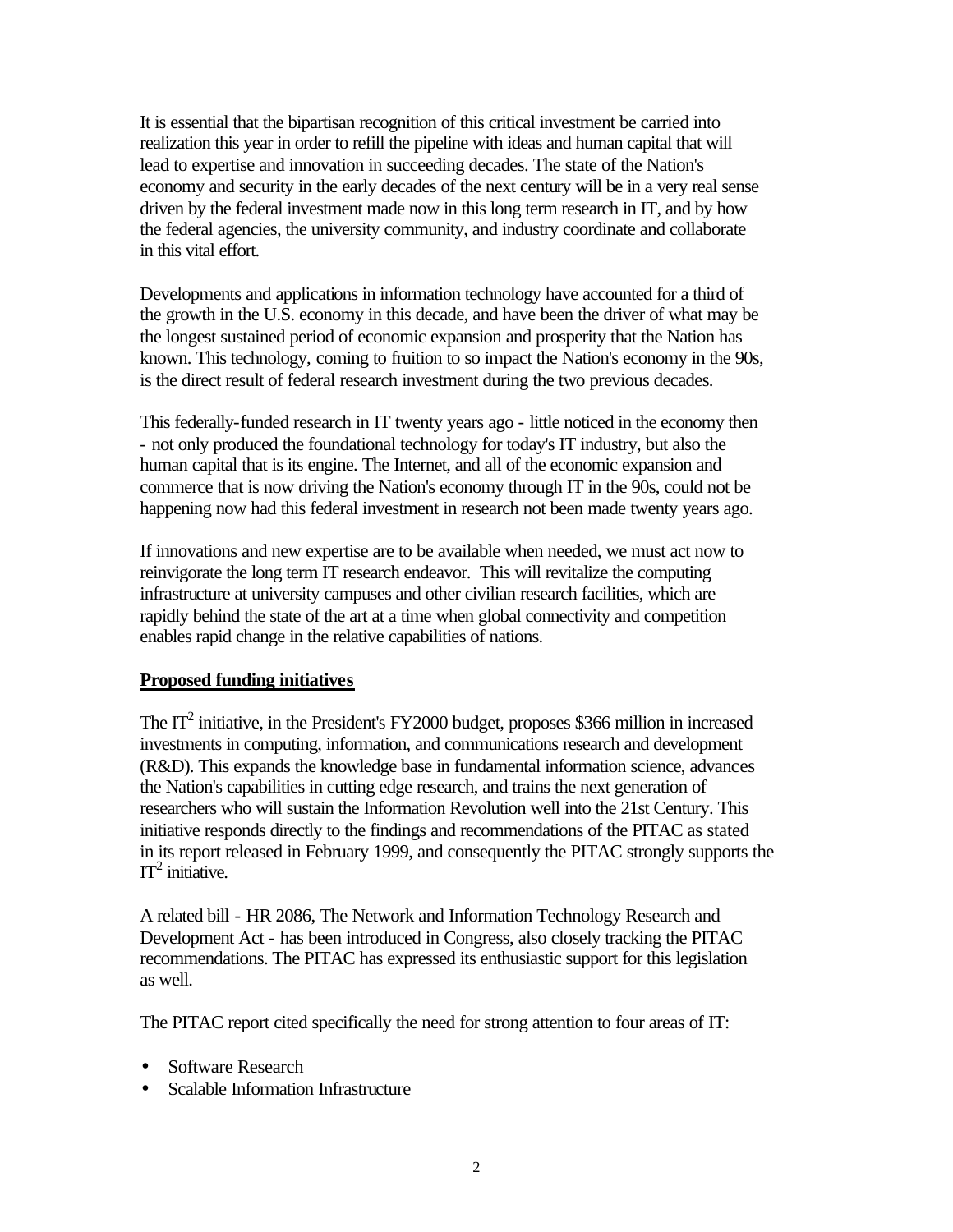- High-End Computing
- Socioeconomic Research

The  $IT<sup>2</sup>$  Implementation Plan is composed of three elements:

- Fundamental Information Technology Research and Development
- Advanced Computing for Science, Engineering, and the Nation
- Social, Economic, and Workforce Implications of Information Technology

The first of these elements maps generally to the first two of the PITAC areas, while the last two elements map, respectively, to the last two PITAC areas.

The concept of the  $IT^2$  initiative, as put forth in the Overview of the Implementation Plan, clearly reflects the concern expressed by the PITAC report, as well as the general course of action recommended in the report. The agency leadership involved in developing the IT<sup>2</sup> Implementation Plan is to be commended for considerable and effective effort in addressing this important initiative. All of the agencies included in this initiative have a vital contribution to the critical IT research called for in the PITAC report.

#### **Management and cross-agency coordination**

Although the Agency Specifics as stated in the Plan are specific to agency missions, conversations with agency leadership indicate intentions to coordinate the effort across agencies, subject to mission requirements. Agency leadership cites time constraints and differing funding mechanisms, in addition to mission requirements, as impediments to coordination. This cross-agency coordination is essential in order to effectively direct effort at the most critical areas, as well as to transfer developments across agency applications. The CISE Director at NSF is the designated leader of the cross-agency coordination in the Plan, and has a strong commitment to this important effort.

The expressed constraint of mission requirements clearly reinforces the PITAC recommendation of a significant leadership role for NSF in this initiative, and that role is incorporated in the Implementation Plan. Further, the need for programmatic changes in NSF for this initiative - larger longer-term grants, higher-risk projects, multidisciplinary teams and centers, somewhat more directed efforts -has been incorporated in the Plan and has clearly been endorsed by the NSF leadership. The  $IT<sup>2</sup>$  effort in NSF is directed through CISE, in concert with the PITAC recommendations, but the incorporation of multidisciplinary cross-directorate research efforts is indicated in the Plan, has been noted in recent Congressional testimony, and is confirmed by the NSF leadership.

### **Research**

Both software research and progress in scalable information infrastructure are well represented in the agencies'  $IT^2$  fundamental IT R&D plans, as are some aspects of highend computing.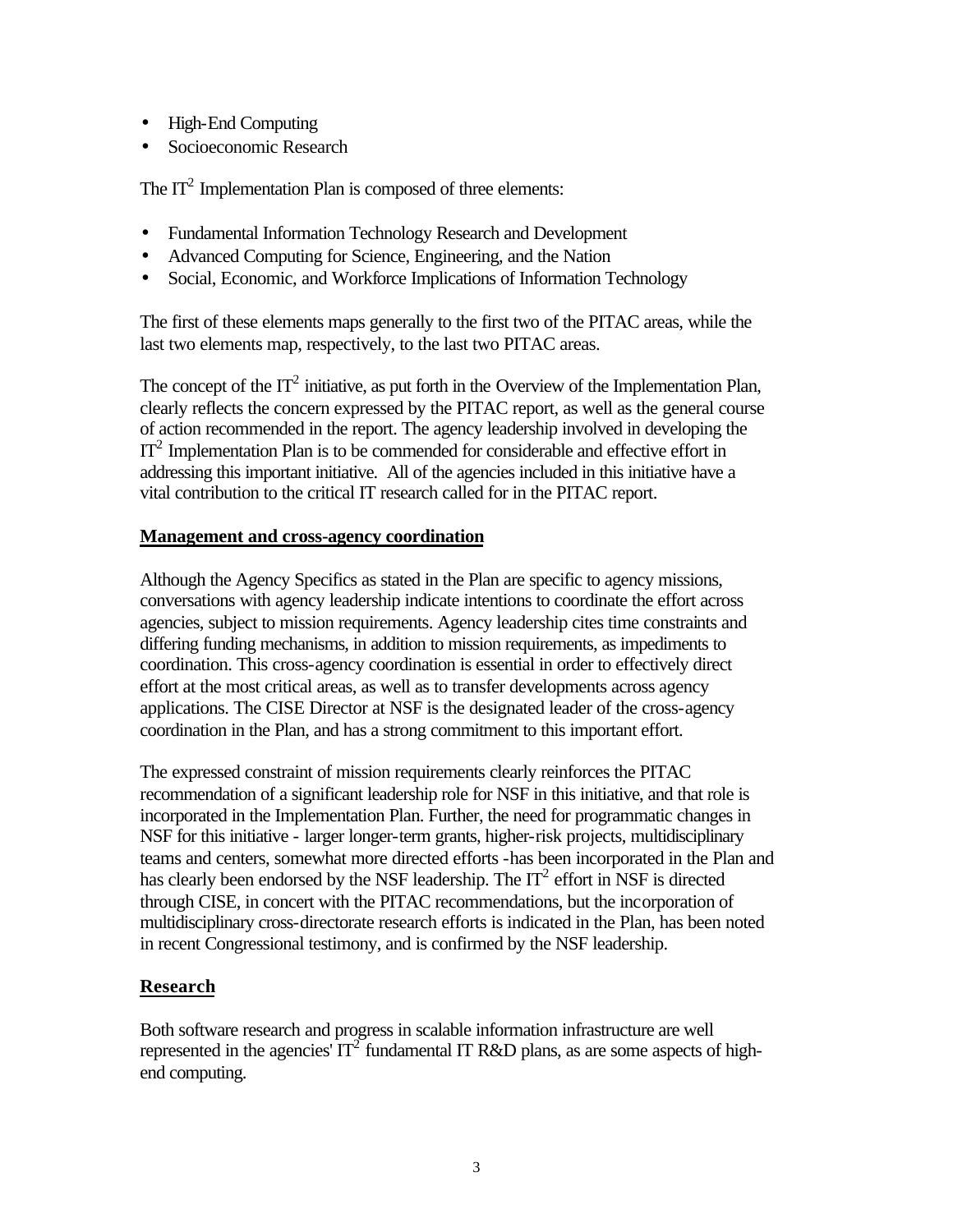The mission agencies have focused on specific aspects of those broad areas. DoD emphasizes embedded and autonomous networked systems, and information exploitation; DOE emphasizes technologies for scientific simulation; NASA's brief summary includes system synthesis and automated reasoning; NIH highlights biomedical applications software and algorithms; and NOAA plans high performance computing technologies in coupling of models, use of caching, and standardized adaptable data formats. That leaves everything else to NSF.

Some of the agency programs are overly narrow and near-term as described; others are appropriately visionary and ambitious. It will be important that the agencies (including NSF) engage in coordinated and multi-year planning of their research agendas, to insure broad coverage and to encourage long term agendas.

In general, we encourage the agencies to pay more attention to long term research in support of advanced applications and the middleware necessary to build them, to complement the important focus on technologies and infrastructure. Also, since a major portion of these new advanced applications are more "general purpose," as opposed to scientific and technical, we encourage the agencies to expand their application focus to include these new general purpose applications as appropriate. Furthermore, since these general purpose applications should be of great interest and benefit to federal civilian agencies not currently part of the  $IT<sup>2</sup>$  program, it will be important to engage such agencies in the discussions in order to better understand their requirements.

The inclusion of the new Advanced Research and Development Activity (ARDA) in the DoD component of the  $IT^2$  initiative is very positive since this activity directly addresses some of the PITAC concerns with security and reliability of the Nation's IT infrastructure.

### **Access to high-end facilities**

The PITAC report noted the pressing need of the civilian research community for access to high-end computing facilities tracking those available to the security communities. Today the NSF capability has fallen from its former parity to being more than an order of magnitude behind. Only NSF among the federal agencies has a primary mission to provide access to high-end facilities for the general university research community thereby enabling research on any topic facilitated by high-end computing. It is essential that funding to NSF for this purpose be more in line with the PITAC recommendations in order to enable NSF to carry out this role effectively.

The  $IT<sup>2</sup>$  plan calls for both NSF and DOE to acquire 5-terascale systems. Each system is to be competitively sited by the respective agency, with advice from a joint review committee. Both will provide access to the general research community, but the DOE system will give priority to efforts addressing areas of science and engineering of current priority interest to the mission of DOE. While the  $IT<sup>2</sup> NSF$  plan does not go beyond FY2000, DOE also states that it plans to acquire a 40-terascale system in later years. The NITRD bill, in contrast, authorizes funding for NSF acquisition, but not for DOE. The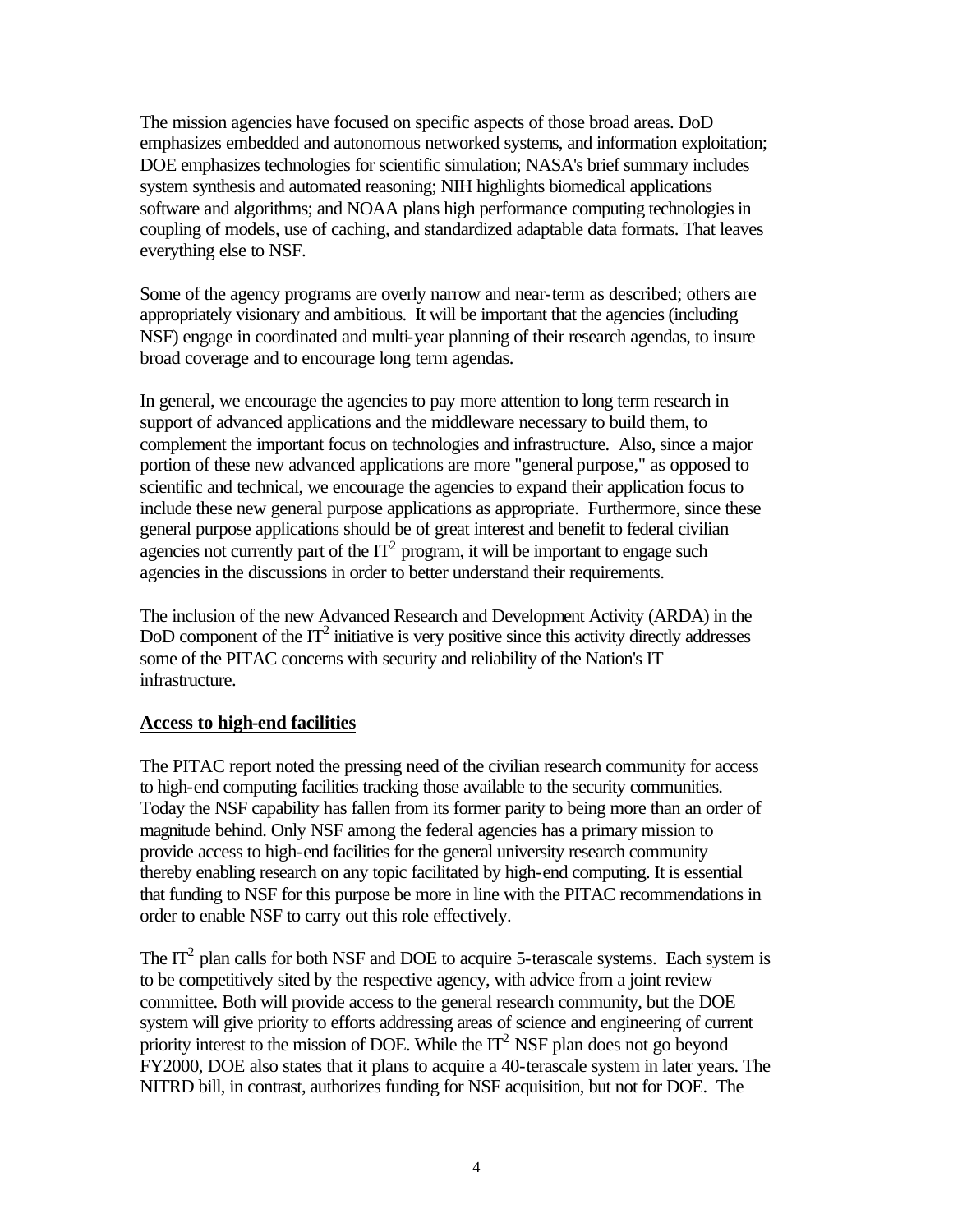NITRD authorizes a five year funding path at NSF, starting at \$70 million (twice that called for in the  $IT^2$  NSF plan) and ramps up to \$85 million in the fifth year. The NITRD funding profile is close to that envisioned for NSF as necessary to achieve this goal by the PITAC.

The Plan does not address the problem of providing high bandwidth access to universities regardless of geographical location. Although progress is being made on this front in the NGI initiative, continued attention to this access problem is necessary in regard to inclusion of needed universities for both research expertise and graduate education.

#### **Multidisciplinary teams and centers**

The PITAC report called for a variety of modes of funding, including some multidisciplinary Enabling Technology Centers (ETCs) and some large-scale Expedition Centers, both centered at universities. The  $IT<sup>2</sup>$  Implementation Plan includes ETCs, though not explicitly named as such, in the NSF effort but at lower annual funding levels than recommended by PITAC. NITRD authorizes Information Technology Research Centers at up to \$5M annual funding. The larger Expedition Centers recommended by PITAC are not included explicitly in the  $IT<sup>2</sup>$  Implementation Plan, but were the subject of a DARPA Broad Area Announcement (BAA) issued earlier this fiscal year. DARPA indicates a strong response to the BAA and hopes to establish some as yet unfunded Expedition Centers. DOE and NASA also indicate intentions for multidisciplinary teams or centers, but without the specifics given by NSF. The  $IT<sup>2</sup>$  plan does not address the issue of multi-agency funding of centers, another aspect of the PITAC recommendations. Hopefully, larger visionary centers can be included in the continuation of this IT initiative beyond the initial year.

### **Socioeconomic and workforce issues**

The Implementation Plan includes various efforts - even some centers in the socioeconomic impact area, but the funding for this area is relatively small and is not likely to be sufficient to address all of the components included in the Plan. The Administration and Congress have initiated funding programs to address a number of socioeconomic and workforce (SEW) issues including equity of access, funding to support K-12 educational initiatives, community technology centers and various other interventions. However, as emphasized in the PITAC report it is vital that investments be made to support university and federal research into understanding the fundamental nature of the IT revolution, its underlying opportunities and problems and developing carefully controlled evaluative studies of potential interventions.

These research findings will ensure maximal benefit is realized from the many interventional investments that are currently being made by the federal and corporate sectors. PITAC members observe that the industrial revolution was much more carefully researched from the beginning than the current IT revolution. We applaud the NSF plan to create centers for SEW research and urge additional cross-agency investments in research in vital SEW areas. It is also important that workforce training and distance